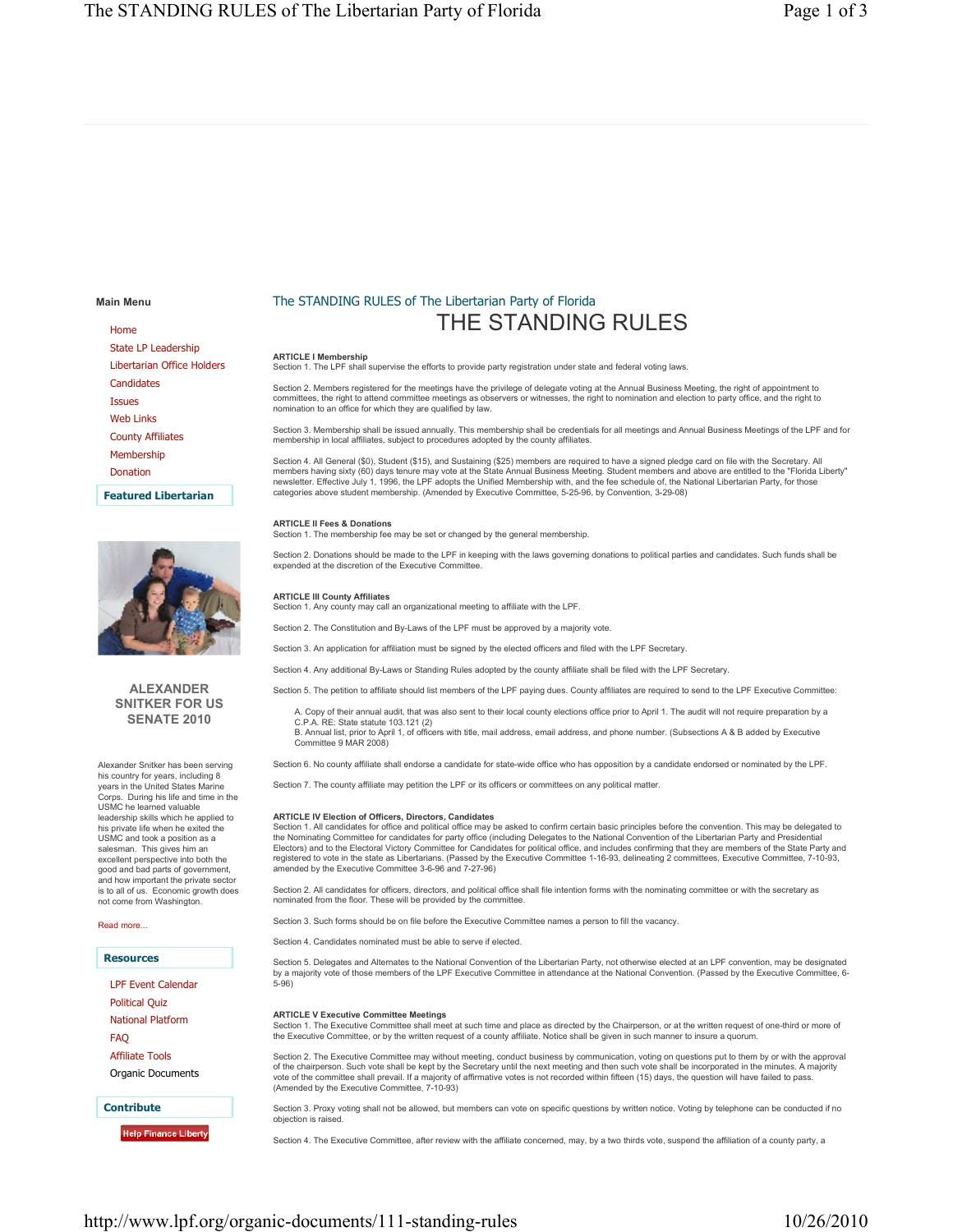| Username                                                            |                              | member of the party, or an officer or director of the Executive Committee.                                                                                                                                                                                                                                                                                                                                                                                                                                                                                                                                                                                                                                                                                                                                                                                                                                                                                                                                                                                                                                                                                                                                                                                                                                                                                                                                                                                                                                                                                                                                                                                                                                                                                                                                                                                                                                                                                                                                                                                                                                                                                                                                                                                                                                              |
|---------------------------------------------------------------------|------------------------------|-------------------------------------------------------------------------------------------------------------------------------------------------------------------------------------------------------------------------------------------------------------------------------------------------------------------------------------------------------------------------------------------------------------------------------------------------------------------------------------------------------------------------------------------------------------------------------------------------------------------------------------------------------------------------------------------------------------------------------------------------------------------------------------------------------------------------------------------------------------------------------------------------------------------------------------------------------------------------------------------------------------------------------------------------------------------------------------------------------------------------------------------------------------------------------------------------------------------------------------------------------------------------------------------------------------------------------------------------------------------------------------------------------------------------------------------------------------------------------------------------------------------------------------------------------------------------------------------------------------------------------------------------------------------------------------------------------------------------------------------------------------------------------------------------------------------------------------------------------------------------------------------------------------------------------------------------------------------------------------------------------------------------------------------------------------------------------------------------------------------------------------------------------------------------------------------------------------------------------------------------------------------------------------------------------------------------|
|                                                                     |                              | Section 5. The immediate past Chairperson shall serve on the Executive Committee and be entitled to all due notices, but shall not have the right to vote<br>unless entitled to vote because of election to another Executive committee position. (Amended by the Executive Committee, 7-10-93)                                                                                                                                                                                                                                                                                                                                                                                                                                                                                                                                                                                                                                                                                                                                                                                                                                                                                                                                                                                                                                                                                                                                                                                                                                                                                                                                                                                                                                                                                                                                                                                                                                                                                                                                                                                                                                                                                                                                                                                                                         |
| Password                                                            |                              | Section 6. Non-attendance of a member at three (3) meetings per term can be construed by the Executive Committee as resignation of that member and<br>grounds for replacement by the Executive Committee until the next annual meeting of the party. (Passed by the Executive Committee, 10-4-92)                                                                                                                                                                                                                                                                                                                                                                                                                                                                                                                                                                                                                                                                                                                                                                                                                                                                                                                                                                                                                                                                                                                                                                                                                                                                                                                                                                                                                                                                                                                                                                                                                                                                                                                                                                                                                                                                                                                                                                                                                       |
| Remember Me                                                         |                              |                                                                                                                                                                                                                                                                                                                                                                                                                                                                                                                                                                                                                                                                                                                                                                                                                                                                                                                                                                                                                                                                                                                                                                                                                                                                                                                                                                                                                                                                                                                                                                                                                                                                                                                                                                                                                                                                                                                                                                                                                                                                                                                                                                                                                                                                                                                         |
| Login                                                               |                              | <b>ARTICLE VI Convention Rules</b><br>Section 1. A minority report may be made by two members or 10% of the committee on any plank of the platform or changes under the Rules<br>Committee. There shall be a limit of two minority reports on any one of the items. The highest number of votes shall determine the rank of the reports.                                                                                                                                                                                                                                                                                                                                                                                                                                                                                                                                                                                                                                                                                                                                                                                                                                                                                                                                                                                                                                                                                                                                                                                                                                                                                                                                                                                                                                                                                                                                                                                                                                                                                                                                                                                                                                                                                                                                                                                |
| Forgot your password?<br>Forgot your username?<br>Create an account |                              | Section 2. The Chairperson of the committee shall decide the order of business and the appearance of persons before the committee.                                                                                                                                                                                                                                                                                                                                                                                                                                                                                                                                                                                                                                                                                                                                                                                                                                                                                                                                                                                                                                                                                                                                                                                                                                                                                                                                                                                                                                                                                                                                                                                                                                                                                                                                                                                                                                                                                                                                                                                                                                                                                                                                                                                      |
| iContact Signup                                                     |                              | <b>ARTICLE VII Statement of Principles, Platform &amp; Policy</b><br>Section 1. The Statement of Principles of the party and Platform of the Libertarian Party may be ratified by the LPF.                                                                                                                                                                                                                                                                                                                                                                                                                                                                                                                                                                                                                                                                                                                                                                                                                                                                                                                                                                                                                                                                                                                                                                                                                                                                                                                                                                                                                                                                                                                                                                                                                                                                                                                                                                                                                                                                                                                                                                                                                                                                                                                              |
|                                                                     |                              | Section 2. A supplement party platform for Florida politics may be presented to any annual convention.                                                                                                                                                                                                                                                                                                                                                                                                                                                                                                                                                                                                                                                                                                                                                                                                                                                                                                                                                                                                                                                                                                                                                                                                                                                                                                                                                                                                                                                                                                                                                                                                                                                                                                                                                                                                                                                                                                                                                                                                                                                                                                                                                                                                                  |
|                                                                     |                              | Section 3. The LPF may adopt resolutions to present to the National Libertarian Party convention.                                                                                                                                                                                                                                                                                                                                                                                                                                                                                                                                                                                                                                                                                                                                                                                                                                                                                                                                                                                                                                                                                                                                                                                                                                                                                                                                                                                                                                                                                                                                                                                                                                                                                                                                                                                                                                                                                                                                                                                                                                                                                                                                                                                                                       |
| * Email                                                             |                              | Section 4. The affiliates reserve the right to adopt local platforms.                                                                                                                                                                                                                                                                                                                                                                                                                                                                                                                                                                                                                                                                                                                                                                                                                                                                                                                                                                                                                                                                                                                                                                                                                                                                                                                                                                                                                                                                                                                                                                                                                                                                                                                                                                                                                                                                                                                                                                                                                                                                                                                                                                                                                                                   |
| * First Name                                                        |                              | Section 5. A vote of two-thirds of the general membership shall be required to veto the Statement of Principles and subject the LPF to suspension from<br>the National Party.                                                                                                                                                                                                                                                                                                                                                                                                                                                                                                                                                                                                                                                                                                                                                                                                                                                                                                                                                                                                                                                                                                                                                                                                                                                                                                                                                                                                                                                                                                                                                                                                                                                                                                                                                                                                                                                                                                                                                                                                                                                                                                                                           |
| * Last Name                                                         |                              | Section 6. A vote of two-thirds of the general membership shall be required before the LPF will not actively support the National platform or candidate.                                                                                                                                                                                                                                                                                                                                                                                                                                                                                                                                                                                                                                                                                                                                                                                                                                                                                                                                                                                                                                                                                                                                                                                                                                                                                                                                                                                                                                                                                                                                                                                                                                                                                                                                                                                                                                                                                                                                                                                                                                                                                                                                                                |
| <b>Cell Phone</b>                                                   |                              |                                                                                                                                                                                                                                                                                                                                                                                                                                                                                                                                                                                                                                                                                                                                                                                                                                                                                                                                                                                                                                                                                                                                                                                                                                                                                                                                                                                                                                                                                                                                                                                                                                                                                                                                                                                                                                                                                                                                                                                                                                                                                                                                                                                                                                                                                                                         |
| * City                                                              |                              | <b>ARTICLE VIII Spokesmanship</b><br>Section 1. The Chairperson shall speak for and at the direction of the Executive Committee and the Party.                                                                                                                                                                                                                                                                                                                                                                                                                                                                                                                                                                                                                                                                                                                                                                                                                                                                                                                                                                                                                                                                                                                                                                                                                                                                                                                                                                                                                                                                                                                                                                                                                                                                                                                                                                                                                                                                                                                                                                                                                                                                                                                                                                          |
| * Zip                                                               |                              | Section 2. Persons speaking for the LPF shall have the express approval of the Chairperson or reserve their comments to personal comments.                                                                                                                                                                                                                                                                                                                                                                                                                                                                                                                                                                                                                                                                                                                                                                                                                                                                                                                                                                                                                                                                                                                                                                                                                                                                                                                                                                                                                                                                                                                                                                                                                                                                                                                                                                                                                                                                                                                                                                                                                                                                                                                                                                              |
| * County                                                            |                              | Section 3. Candidates may only publicly label themselves as Libertarian candidates after being nominated by the convention or after receiving<br>conditional approval from the appropriate state or county Executive Committee. (Approved by the Executive Committee, 1-12-92)                                                                                                                                                                                                                                                                                                                                                                                                                                                                                                                                                                                                                                                                                                                                                                                                                                                                                                                                                                                                                                                                                                                                                                                                                                                                                                                                                                                                                                                                                                                                                                                                                                                                                                                                                                                                                                                                                                                                                                                                                                          |
|                                                                     | View my publisher profile.   |                                                                                                                                                                                                                                                                                                                                                                                                                                                                                                                                                                                                                                                                                                                                                                                                                                                                                                                                                                                                                                                                                                                                                                                                                                                                                                                                                                                                                                                                                                                                                                                                                                                                                                                                                                                                                                                                                                                                                                                                                                                                                                                                                                                                                                                                                                                         |
|                                                                     | * = Required Field<br>Submit | ARTICLE IX Proprietary Use of 'LPF' (Entire Article added at NOV 2007 Executive Committee Meeting)<br>Section 1. In recognition of the fact that the label "LPF" is frequently used to refer to the Libertarian Party of Florida, the members of the the LPF should<br>adhere to the following guidelines:                                                                                                                                                                                                                                                                                                                                                                                                                                                                                                                                                                                                                                                                                                                                                                                                                                                                                                                                                                                                                                                                                                                                                                                                                                                                                                                                                                                                                                                                                                                                                                                                                                                                                                                                                                                                                                                                                                                                                                                                              |
| <b>Email Marketing You Can Trust</b>                                |                              | A. Any website, discussion forum, email list server, or other similar entity, including, but not limited to, Yahoo groups and Google groups<br>(hereinafter "web entities") that use the label "LPF" in its name shall be owned and operated only by current members of the Executive Committee<br>of the Libertarian Party of Florida and its recognized affiliates;<br>B. Each web entity shall be owned, when practicable, by three current members of the Executive Committee of the Libertarian Party of Florida, one<br>of which shall include the current Chair of the Libertarian Party of Florida, and, if the web entity is limited in scope to a county where an affiliate is<br>recognized, the Chair of the local affiliate of the Libertarian Party of Florida;<br>C. If ownership cannot be practically shared due to the nature of the web entity, the Chair of the Libertarian Party of Florida, and, if applicable, the<br>Chair of any local affiliate, shall be moderators of the web entity;<br>D. If the conditions of b. and c. cannot be satisfied, the operator or owner of the web entity shall seek the written authorization of the Chair of the<br>Libertarian Party of Florida, and, if applicable, the Chair of any local affiliate to create or continue operating said web entity.<br>E. If any member operates a web entity that frequently includes discussion that references the LPF or could reasonably be mistaken by a member<br>of the general public as authorized communication by the LPF, such member should cause to be included within the web entity a disclaimer similar<br>to the following in form and meaning: "The contents of this site (group, etc.) are not authorized or approved by the the Libertarian Party of Florida or<br>any of its affiliates."<br>Section 2. The LPF recognizes and respects the rights of others to use the label "LPF" to accurately refer to the Libertarian Party of Florida. The LPF<br>also asserts its right to maintain control over any use of the label "LPF" that may cause confusion as to the source and authenticity of any content<br>included in any web entity.<br>Section 3. The LPF, through the Chair, shall designate members to serve as owners and moderators of web entities. Said members will serve in such |
|                                                                     |                              | roles at the discretion of the Chair and may be removed from such position at any time by the Chair.<br>Section 4. The owners of any web entity shall have the authority to terminate said entity, but shall take all reasonable action to preserve the contents and<br>history of such web entity prior to its termination.                                                                                                                                                                                                                                                                                                                                                                                                                                                                                                                                                                                                                                                                                                                                                                                                                                                                                                                                                                                                                                                                                                                                                                                                                                                                                                                                                                                                                                                                                                                                                                                                                                                                                                                                                                                                                                                                                                                                                                                            |
|                                                                     |                              | Section 5. The owners and moderators of any web entity should establish and publish policies consistent with the purposes of the web entity and<br>consistently enforce said policies. Said enforcement should be at the discretion of the owners or moderators, subject to the authority of the Chair of the<br>Libertarian Party of Florida to remove and change the owners or moderators of any web entity.                                                                                                                                                                                                                                                                                                                                                                                                                                                                                                                                                                                                                                                                                                                                                                                                                                                                                                                                                                                                                                                                                                                                                                                                                                                                                                                                                                                                                                                                                                                                                                                                                                                                                                                                                                                                                                                                                                          |
|                                                                     |                              | Section 6. All archives, document stores, electronic data, etc. that were created by, at the direction of, or authorized by the LPF remain its property and<br>such archive or web entity should be owned and operated as directed in 1. However, the LPF expressly acknowledges the right of any person to compile<br>and publish public information, so long as the compilation or publication cannot be reasonably mistaken as action taken by or authorized by the LPF.                                                                                                                                                                                                                                                                                                                                                                                                                                                                                                                                                                                                                                                                                                                                                                                                                                                                                                                                                                                                                                                                                                                                                                                                                                                                                                                                                                                                                                                                                                                                                                                                                                                                                                                                                                                                                                             |
|                                                                     |                              | <b>ARTICLE X Annual Convention Agenda</b><br>Section 1. The Executive Committee shall manage all conventions.                                                                                                                                                                                                                                                                                                                                                                                                                                                                                                                                                                                                                                                                                                                                                                                                                                                                                                                                                                                                                                                                                                                                                                                                                                                                                                                                                                                                                                                                                                                                                                                                                                                                                                                                                                                                                                                                                                                                                                                                                                                                                                                                                                                                           |
|                                                                     |                              | Section 2. Any members may request the Executive Committee to include on the agenda any item. Such request shall be in writing to the Chairperson<br>thirty (30) days prior to the convention, or within seven (7) days following the announced date and place of the convention, whichever is closest to the<br>convention date.                                                                                                                                                                                                                                                                                                                                                                                                                                                                                                                                                                                                                                                                                                                                                                                                                                                                                                                                                                                                                                                                                                                                                                                                                                                                                                                                                                                                                                                                                                                                                                                                                                                                                                                                                                                                                                                                                                                                                                                       |
|                                                                     |                              | Section 3. The agenda must include all items required by the By-Laws and Standing Rules.                                                                                                                                                                                                                                                                                                                                                                                                                                                                                                                                                                                                                                                                                                                                                                                                                                                                                                                                                                                                                                                                                                                                                                                                                                                                                                                                                                                                                                                                                                                                                                                                                                                                                                                                                                                                                                                                                                                                                                                                                                                                                                                                                                                                                                |
|                                                                     |                              | Section 4. The Rules Committee may establish and publish convention rules to supplement existing requirements and Standing Rules. The Chairperson<br>may exercise this right unless one third of the delegates object.                                                                                                                                                                                                                                                                                                                                                                                                                                                                                                                                                                                                                                                                                                                                                                                                                                                                                                                                                                                                                                                                                                                                                                                                                                                                                                                                                                                                                                                                                                                                                                                                                                                                                                                                                                                                                                                                                                                                                                                                                                                                                                  |
|                                                                     |                              | <b>ARTICLE XI Annual Convention Dates</b><br>Section 1. Unless the Executive Committee sets a different date, the annual convention of the LPF shall be held in the fall of each year. (Amended by the<br>Executive Committee, 8-19-00)                                                                                                                                                                                                                                                                                                                                                                                                                                                                                                                                                                                                                                                                                                                                                                                                                                                                                                                                                                                                                                                                                                                                                                                                                                                                                                                                                                                                                                                                                                                                                                                                                                                                                                                                                                                                                                                                                                                                                                                                                                                                                 |
|                                                                     |                              | Section 2. Special meetings of the LPF may be called by the Executive Committee or by two (2) county affiliates, or by twenty-five percent (25%) of the<br>county affiliates, whichever is the largest.                                                                                                                                                                                                                                                                                                                                                                                                                                                                                                                                                                                                                                                                                                                                                                                                                                                                                                                                                                                                                                                                                                                                                                                                                                                                                                                                                                                                                                                                                                                                                                                                                                                                                                                                                                                                                                                                                                                                                                                                                                                                                                                 |
|                                                                     |                              | <b>ARTICLE XII Annual Convention Delegates &amp; Procedures</b><br>Section 1. Motions to be offered in the business meetings should be reduced to writing, signed by the maker and seconded, and filed with the Secretary;                                                                                                                                                                                                                                                                                                                                                                                                                                                                                                                                                                                                                                                                                                                                                                                                                                                                                                                                                                                                                                                                                                                                                                                                                                                                                                                                                                                                                                                                                                                                                                                                                                                                                                                                                                                                                                                                                                                                                                                                                                                                                              |